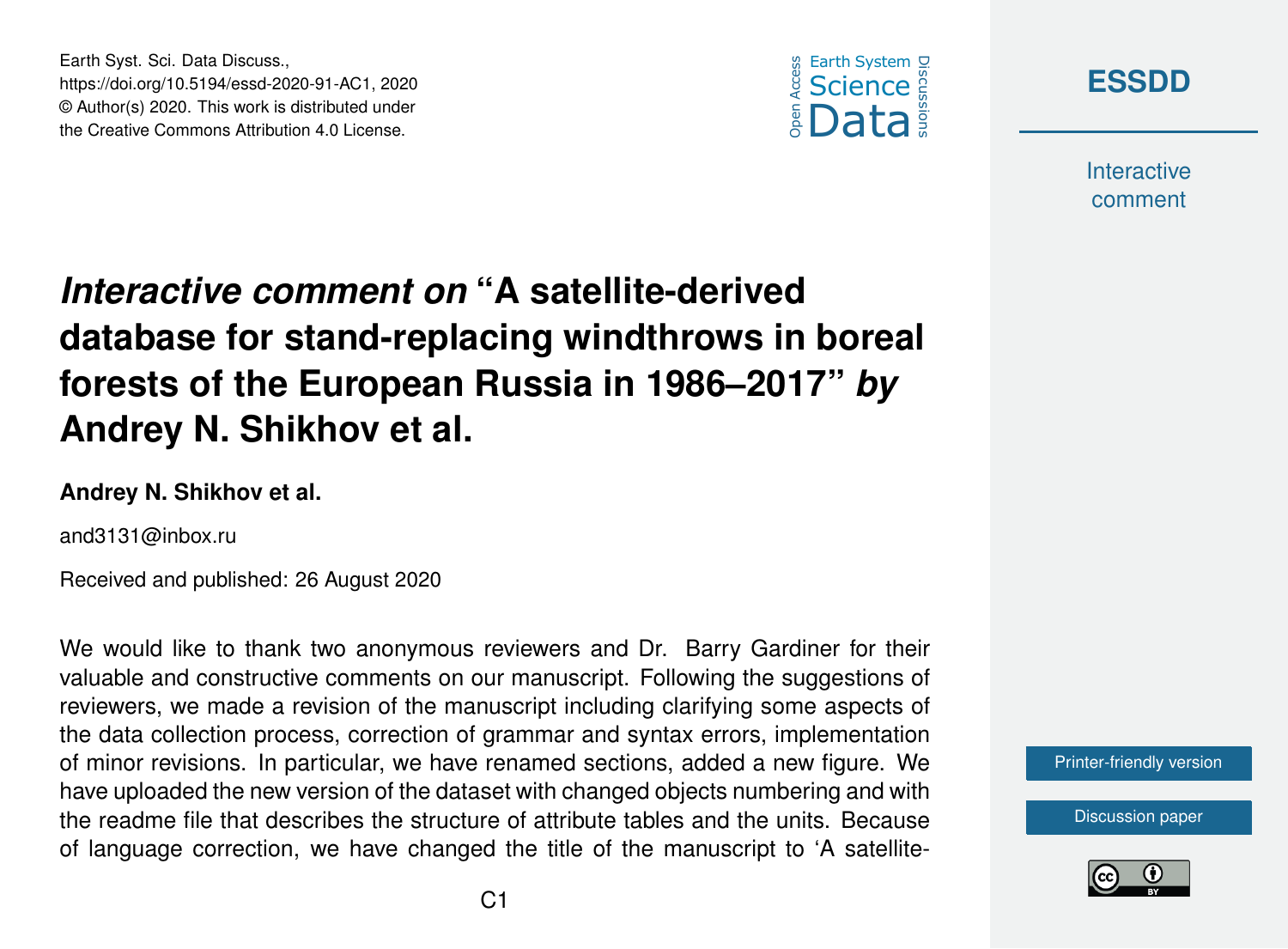derived database for stand-replacing windthrow events in boreal forests of European Russia in 1986–2017'. The point–to–point answers on reviewers' comments are listed in supplement .pdf file

Anonymous Referee 1: The manuscript "A satellite-derived database for standreplacing windthrows in boreal forests of the European Russia in 1986–2017" present a GIS-database on storm events in European Russia. The data base spans more than 30 years and contains over 100,000 entries, an enormous amount of data! As such, I believe that the manuscript and database are an important addition to the literature, as information on windthrows is rare. I applaud the authors for undertaking such a great effort in compiling the data. That said, I have some issues and comments, which in my opinion need to be addressed before publication. (1) The assessment includes a lot of subjective calls from the interpreter and there is no formal validation. I fully understand that validating the database is very challenging, but I would have at least expected some assessment on how accurate the data is. There are many steps involved in collecting the data, and some of them seem to be highly dependent on local knowledge. From this I assume that the accuracy will be higher in some regions (where there is ample local knowledge), but lower in others. In particular, I was wondering whether you searched the forest area of ER systematically or whether you applied any other "sampling strategy" to ensure you don't miss a storm event. Moreover, the accuracy will depend on the availability of HRI. Was HRI available for each year after 2001, or only for selected years? The authors address some of these issues in the discussion, which I appreciated, but maybe they should make clear from the beginning on that the database is a subjective collection and probably far from complete and/or consistent. We agree that due to several limitations of the method and satellite data the database is spatially and temporally inhomogeneous and hence incomplete. We have added corresponding information into the Abstract. Sections 2, 4, and 6 were also amended. We devoted the whole Section 6 to discussing of factors influencing the data accuracy including such factors as percentage of forest-covered area, forests species composition and forest management practices. In general, our data has highest accuracy for

## **[ESSDD](https://essd.copernicus.org/preprints/)**

**Interactive** comment

[Printer-friendly version](https://essd.copernicus.org/preprints/essd-2020-91/essd-2020-91-AC1-print.pdf)

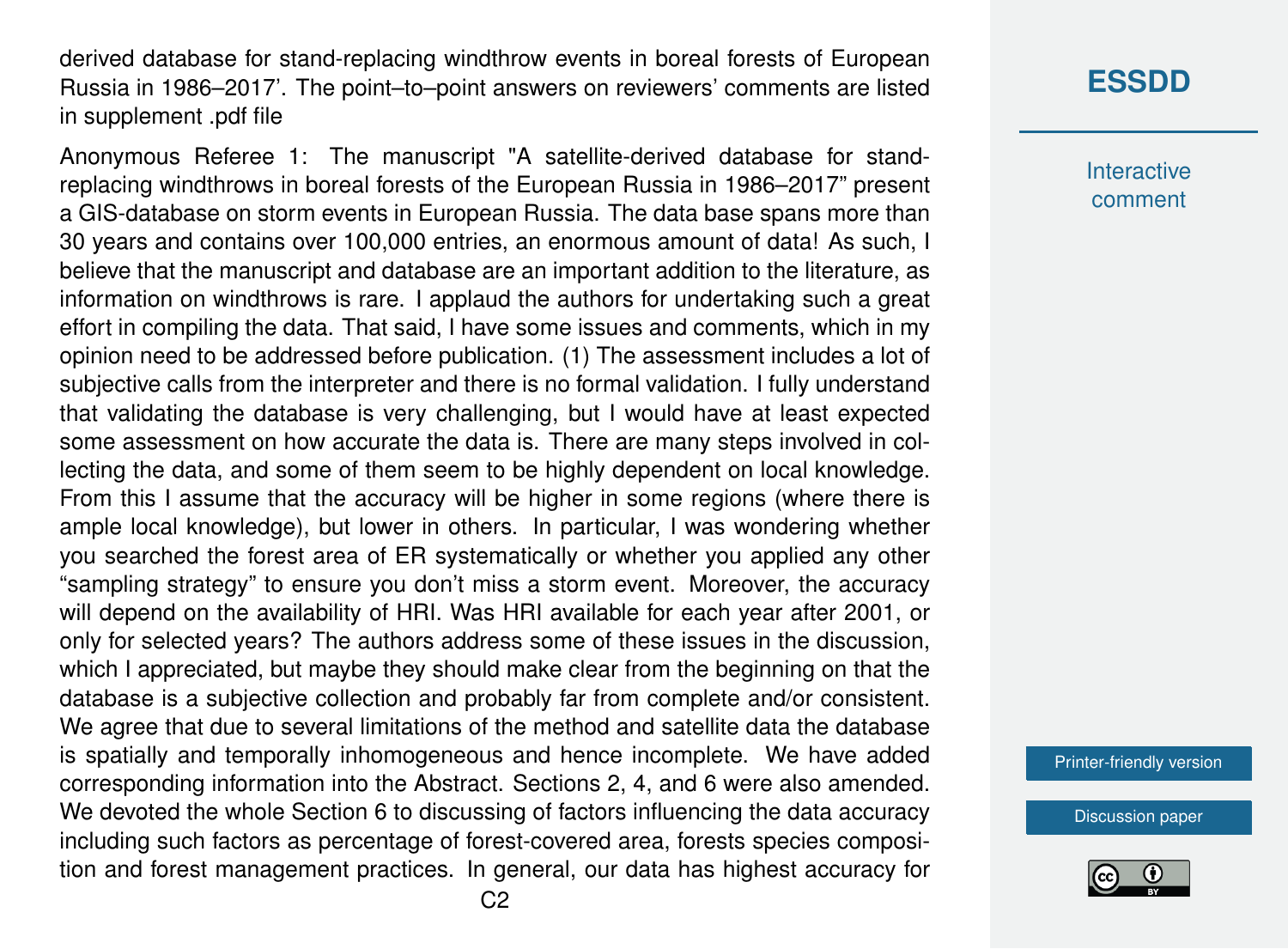low-populated northern and eastern part of the ER, where forests cover 70-90Each windthrow from our dataset was validated (that is, it was clarified that it is actually a windthrow), based on pre- and post-event Landsat/Sentinel-2 images, high-resolution images and additional information. So, the probability that any forest disturbance was mistakenly referred to a windthrow is minimal. However, we agree with the reviewer, that some thresholds used in the data collection process, in particular the thresholds for the minimum area of EDAs and windthrow, as well as the threshold for the minimum distance for separating successive windthrow, are somewhat subjective. We should stress, that the searching of windthrow areas based on GFC/EEFCC was systematic. The GFC/EEFCC-based collection of forest loss areas with windthrow-like signatures was carried out separately for each region of the ER. A grid with 50 km cell size was built inside the region, which helped to organize the searching of windthrow-like forest disturbances. The relevant information has been added to Section 4.1.1. The HRI are available only for several years (usually 2-8 images for the entire period 2001-2017), and the year of 2001 is the only year of the appearance for the first HRI. Wherein, some areas in the northern part of the ER are not covered by HRI. However, the lack of HRI affects determination of windthrow type (windstorm- or tornado-induced) rather its identification accuracy. The relevant information has been added to Section 2.2.

(2) In the same line as the previous comment, many of the decision to group patches to windthrows, etc. are based on arbitrary thresholds. I wonder whether the authors have tested the sensitivity of their results to those thresholds. The allocation of patches to windthrow events might look very different with slight changes in threshold values. Indeed, in our method, we used a number of thresholds that have some subjectivity but are based on previous studies. For instance, the 10-km threshold for separate successive windthrow from each other is based on study of Doswell and Burgess (1988), who proposed the 5–10 miles (8–16 km) threshold for the gap to separate one skipping tornado from two successive tornadoes. The threshold for minimum area of EDAs was chosen based on study of Koroleva and Ershov (2012) who showed high uncertainty of estimated geometrical characteristics of small-scale windthrow (less than 1800 m2,

## **[ESSDD](https://essd.copernicus.org/preprints/)**

**Interactive** comment

[Printer-friendly version](https://essd.copernicus.org/preprints/essd-2020-91/essd-2020-91-AC1-print.pdf)

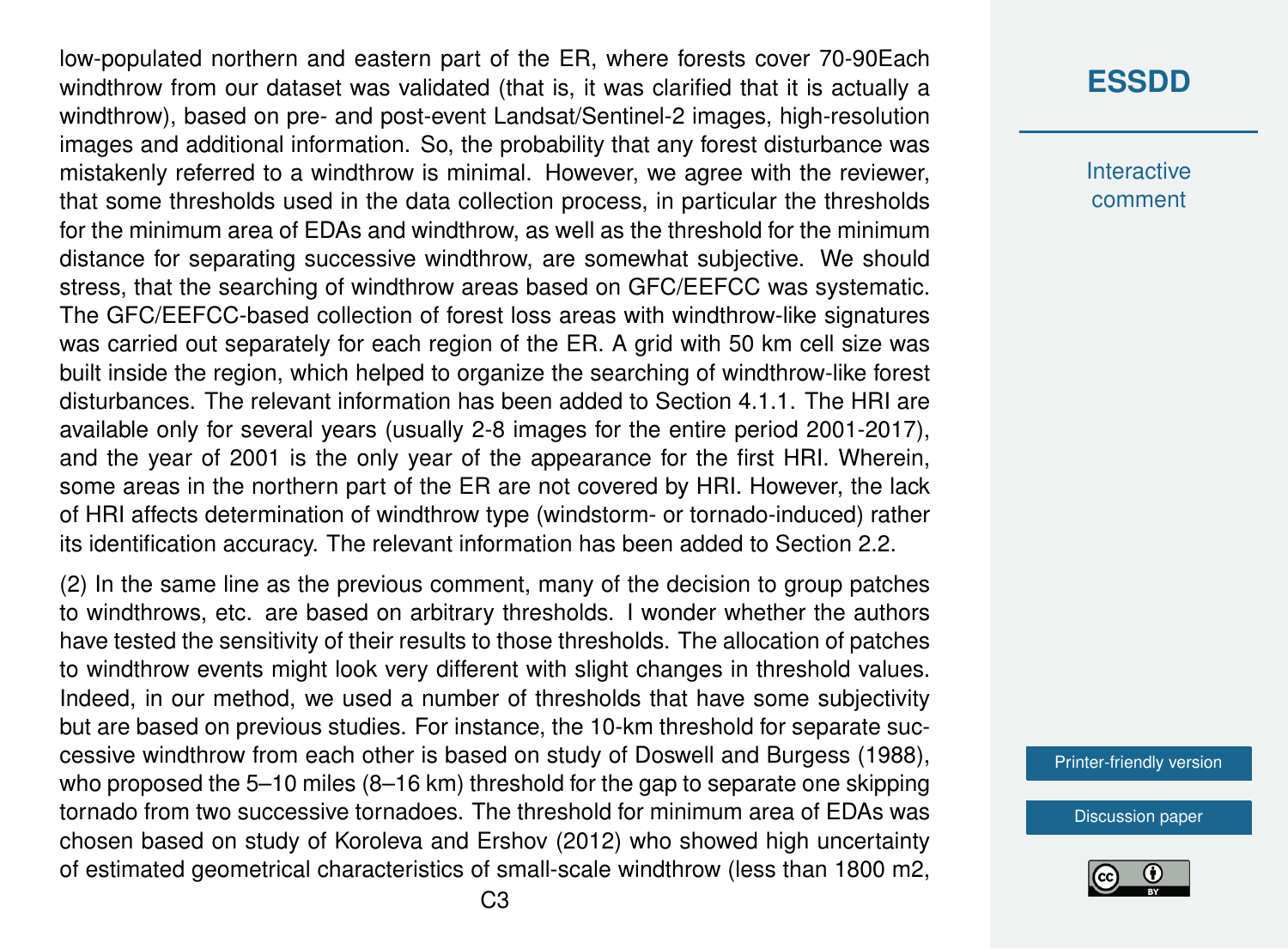i.e., two GFC pixels). In addition, we decided to filter out such small-scale disturbances since it is virtually impossible to confirm their wind-related origin. We performed sensitivity test for the latter threshold and found that the absence of minimum accepted area for EDAs will increase area of windthrow by 2-3We have added this information to Sections 4.1.1 and 4.1.4.

(3) You do not explain how the Landsat data was processes. Please give some details on the processing. We downloaded Landsat images (L1T processing level) from https://earthexplorer.usgs.gov/ and https://eos.com/landviewer. We did not use any atmospheric correction algorithm for the image preprocessing (see our rationale below). For NDII-based delineation process, we used only images with cloudiness less than 10The relevant description been added to the revised version of the manuscript (to different parts of Section 4). The reference 'Foga et al., 2017' has been added to the reference list. Moreover, how many Landsat images were available per year, on average? The availability of cloudless Landsat images varied from year to year. The lowest number of cloud-free images (2-4 images a year on average) is available for 2003-2006 and 2012, when only Landsat-7 (SLC-off) data were available (Potapov et al., 2015). Hence, the worst accuracy of windthrow date determination is typical for these years. On average, 8-10 cloud-free images per year can be used for windthrow identification and dates determination. Due to Sentinel-2A satellite launching, number of images per year had an abrupt increase after the summer of 2016. We have added this information to Section 4.4. I guess that in Russia many winter images are covered by snow. As you use pre/post windthrow Landsat images to ensure windthrow detection, data availability is crucial. In years with only few observations, detection accuracy might be lower. Winter images (of land covered with snow) were successfully used for windthrow identification, especially if a storm occurred at the end of summer season, and autumn season lacked cloud-free images. (4) The manuscript is already well written, but needs some language editing. I give some suggestions below. Also, it is quite dry to read in some parts, but I guess this is typical for a data paper. We thank the reviewer for his suggestions on language editing.

## **[ESSDD](https://essd.copernicus.org/preprints/)**

**Interactive** comment

[Printer-friendly version](https://essd.copernicus.org/preprints/essd-2020-91/essd-2020-91-AC1-print.pdf)

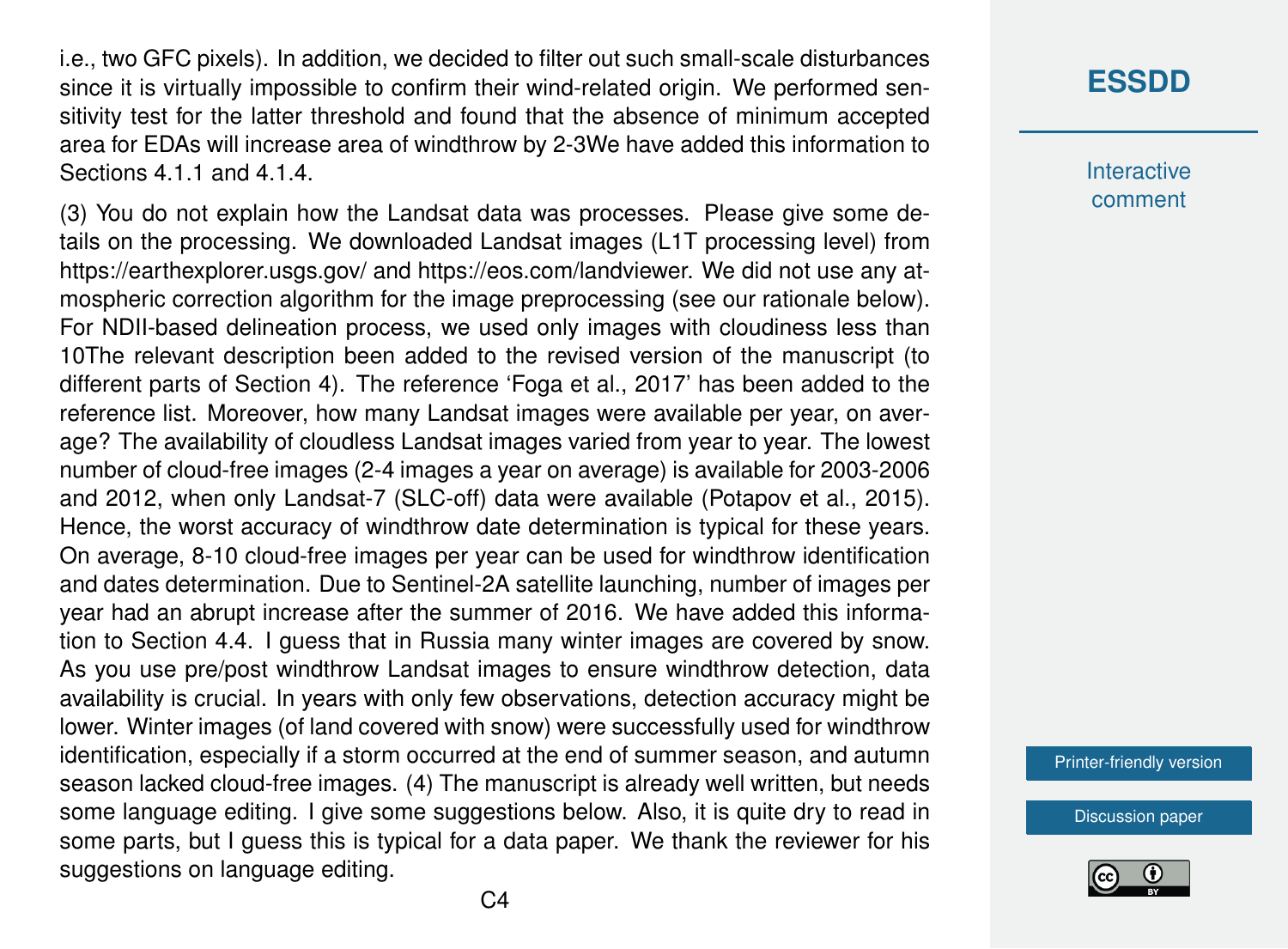Speciin Ac comments: Throughout the manuscript: No "the" needed before "European Russia". Corrected (including the title). L. 17: Sentence starting with "Additional. . .": Something wrong with the sentence, please revise (e.g., "Additional information, such as . . ., is also provided." Corrected. L. 21: Change to ". . ., which is in contrast to . . .". Corrected. L. 23: Change to ". . . can be used by both science and management." Corrected. L. 28: "Forests are. . ." Corrected. L. 29: "Exposed to. . ." and replace "and windstorms" to "or windstorms". Corrected. L. 37: ". . ., and droughts. . ." Corrected. L. 38: Remove "the" before "Western. . ." Corrected. L. 41: Change to ". . .like increasing growing stock. . ." Corrected. L. 43: Remove "as well". Corrected. L. 46: Remove "of" before "wind-related . . ." Corrected. L. 56: Remove "substantially" Corrected. L. 62: Replace "on the Earth" with "globally" Corrected. L. 66: Replace "publication" with "opening" Corrected. L. 75: Replace "the archive of Landsat images" with "the Landsat archive" Corrected. L. 76: Remove "the" before "public map. . ." Corrected. L. 79: Add "the" before "windthrow delineation. . ." Corrected. L. 74-82: You rather describe where you do what in the manuscript, which is not of interest at this point. I strongly suggest to revise this paragraph to give a detailed description of what data and which speciin Ac attributes you will collect; and what is the rational for collecting those. Corrected. The paragraph has been partially rewritten; the description of the data and specific attributes has been added. The sentence on the importance of collecting the windthrow database has been added to the previous paragraph. L. 88: "study region" not "study regions". It is also not clear to me what the following sentence means. Please revise. Corrected, the second part of the sentence has been removed. L. 93: What is "the large area"? Do you mean a speciin Ac area? Corrected. L. 100ff: Why is this written in bullet points? I strongly suggest to write the section out as proper text. Corrected. L. 101/102: Change to ". . . forest disturbance at annual temporal resolution." Corrected. L. 108: Change to ". . . on forest loss classiïn Aed into. . ." Corrected. L. 122: How do you download images from Google Maps or Bing Maps? The sentence has been completely rewritten. L. 175: This might be a personal  $i\hat{\text{C}}$  in $\hat{\text{C}}$  could you give the areas in hectare or square meters? A value of 0.0018

## **[ESSDD](https://essd.copernicus.org/preprints/)**

**Interactive** comment

[Printer-friendly version](https://essd.copernicus.org/preprints/essd-2020-91/essd-2020-91-AC1-print.pdf)

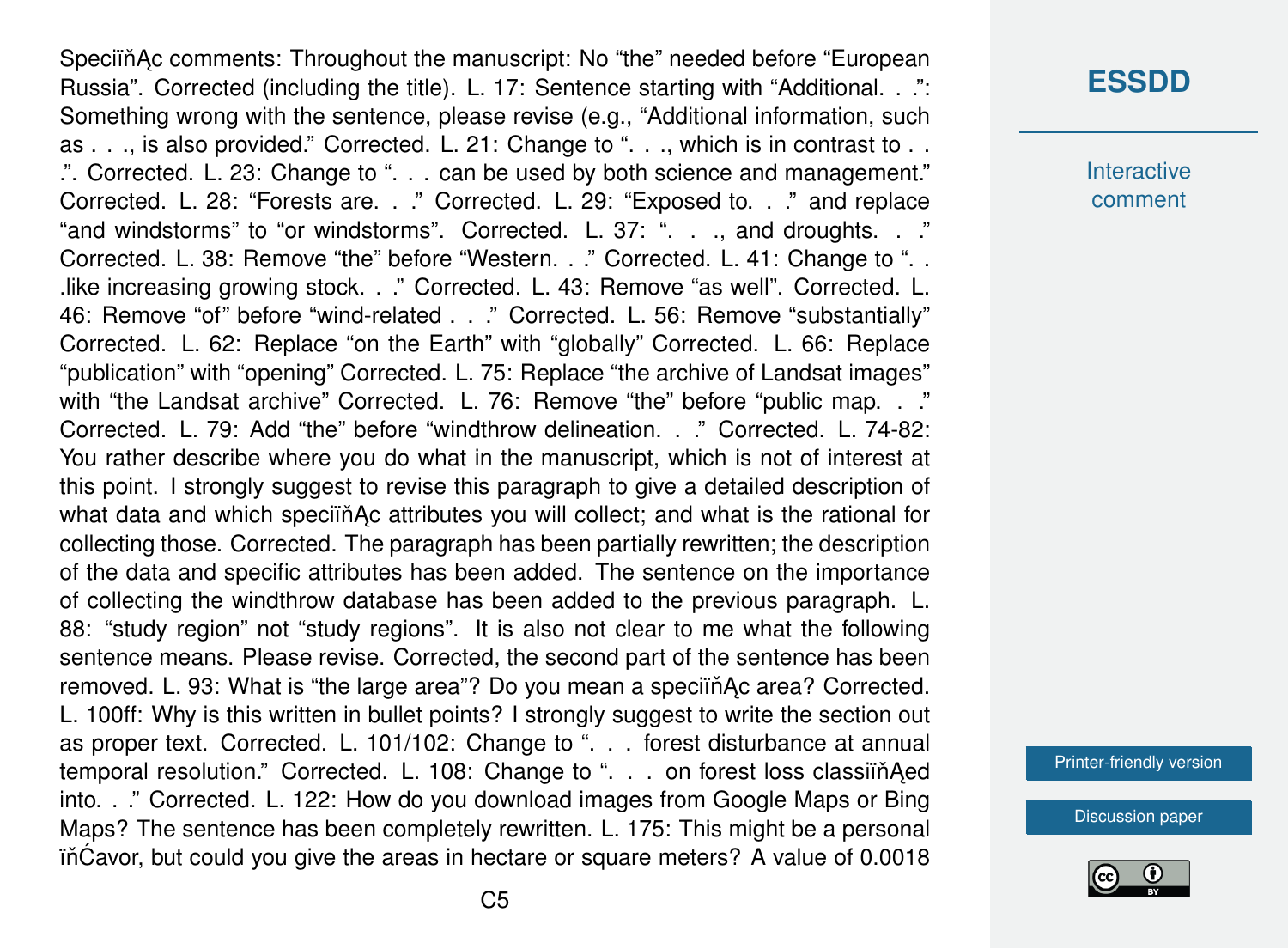km2 is hard to image, given all the leading zeros. Corrected. Section 4.1.1.: How did you ensure you didn't miss a windthrow? Was there some systematic sampling design applied? How can you be sure there are only 450 windthrows? Did you look any each and every disturbance patch? We assume that the searching of windthrow areas based on GFC/EEFCC was rather systematic. The GFC/EEFCC-based collection of forest loss areas with windthrow-like signatures was carried out separately for each region of the Russian Federation. A grid with 50 km cell size was built inside each region, which helped to organize the searching of windthrow-like forest disturbances  $\hat{A}$  $\hat{A}$  $\hat{A}$  the searching was performed sequentially in each cell of the grid. However, we agree, that some windthrow areas can be missed and discuss it in Section 6. Moreover, since we used the threshold values of windthrow area (0.05 km2 for tornado-induced windthrow areas and 0.25 km2 for other windthrow), all forest disturbances with smaller area are missed in our database. The relevant information has been added to Section 4.1.1.

L. 195: Revise beginning of the sentence. Corrected. L. 200: How was the Landsat data processed? Were any corrections or masking algorithms applied? More information needed. We applied none atmospheric correction algorithm for preprocessing Landsat images, since NDII is based on the near-infrared (0.76 - 0.90 nm) and middle-infrared (1.55 - 1.75 nm) spectral bands that are almost insensitive to atmospheric impact. We used images with cloudiness less than 10L. 211: Change "the stand-replacing" to "a stand-replacing" Corrected. L. 212: Not sure what is meant by "However, this value may be less if these disturbances hold the substantial part of the image."? Please explain. The paragraph has been rewritten for clarity. We estimated threshold value from the statistics of ∆NDII raster. Firstly, we obtained the mean value and standard deviation of ∆NDII within the entire forest-covered area on image. Stand-replacing forest disturbance inherently has ∆NDII values substantially higher than the image average. To separate stand-replacing forest disturbance from other forest-covered area, we used the threshold value of two standard deviations, which was previously tested by Koroleva and Ershov (2012). However, in some cases

#### **[ESSDD](https://essd.copernicus.org/preprints/)**

**Interactive** comment

[Printer-friendly version](https://essd.copernicus.org/preprints/essd-2020-91/essd-2020-91-AC1-print.pdf)

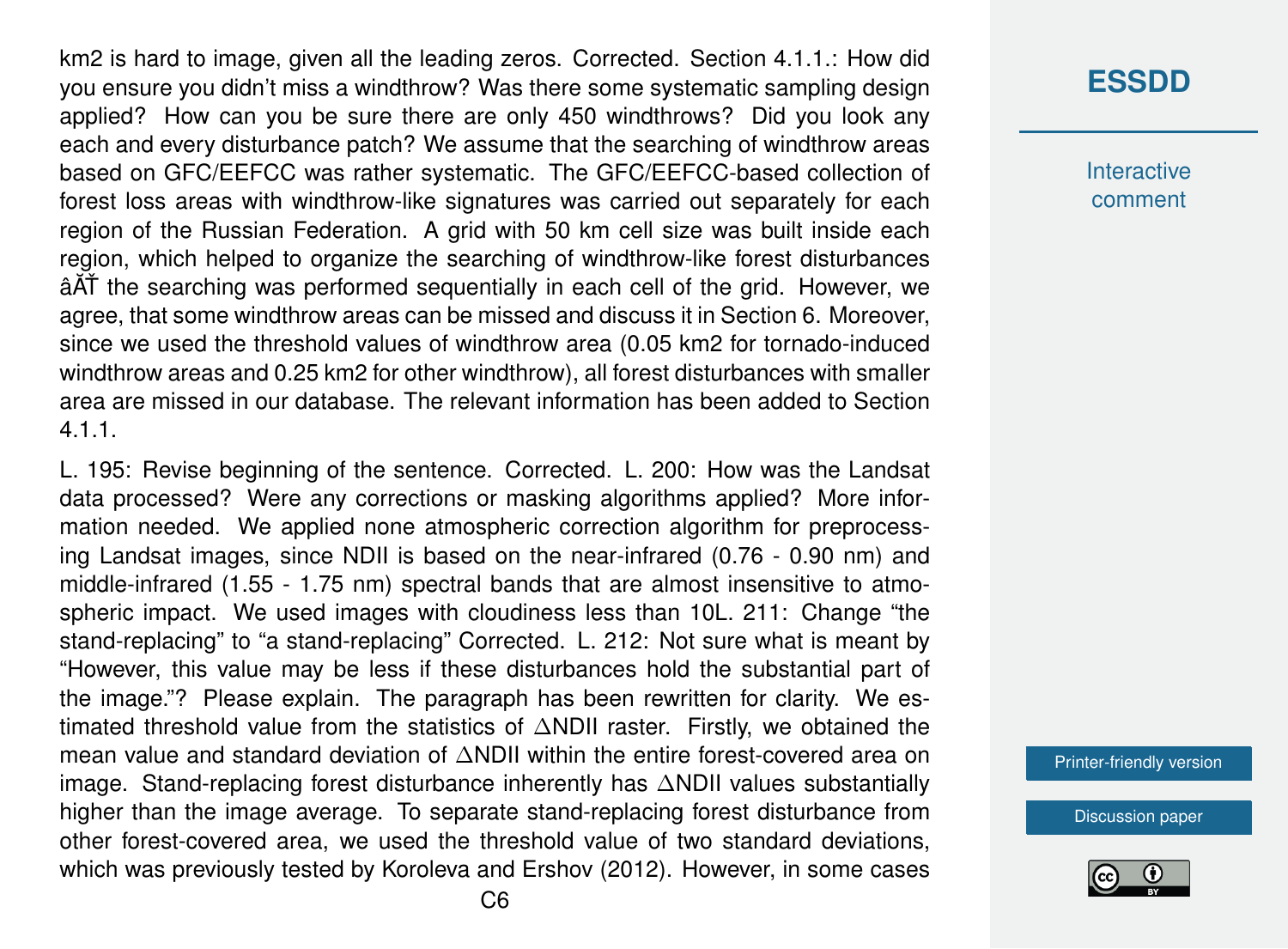the ∆NDII distribution within the entire image was skewed (e.g., due to the presence of cloud decks or haze on the post-event image). In such cases, we lowered the threshold value of ∆NDII iteratively by comparing the detected changes with results of visual identification of windthrow on a post-event image (using several examples located in different parts of windthrow). As a result, actual threshold values ranged from 1.5 to 2 standard deviations. Then, a binary raster of detected changes (i.e., forest losses) has been created (see fig. 4d) and converted to a shapefile. This information has been added to Section 4.1.3.

L. 230: "A similar threshold value. . ." Corrected. L. 230ff: Here for instance I have the feeling that the choice of thresholds is very subjective and depends largely on the interpreter and his/her knowledge. How can we make sure that the data collection is systematic and not biased? We selected this threshold values based on Doswell and Burgess (1988), who proposed the 5-10 miles (8-16 km threshold for the gap length to separate one skipping tornado from two successive tornadoes. It is also important, that this threshold determines only geometrical characteristics of single windthrow (the second layer of the GIS database) and do not affect the total area of a storm event (the third layer of the GIS database). The relevant text has been added to Sections 4.1.4 and 4.3. L. 270: How did you assess whether a storm happened in winter? My guess is that satellite data and HRI data is mostly only available for the growing period. The availability of the Landsat and Sentinel-2 images does not depend on the season of a year, excluding some years, e.g. 2003–2006, when only the Landsat-7 (SLC-off) images were available. In fact, wintertime images were widely used at all stages of the data collection. We agree with the reviewer that the frequency of obtaining of cloudless images in autumn and winter was lower than in summer season, but it was sufficient for the analysis. The text in Section 4.4 has been corrected to highlight this issue. L. 292ff: How was the central line drawn? By hand? Or did you use an algorithm to do so? Is the line sensitive to the allocation of patches to wind throw events? The central line was created automatically (using a Python tool) as a distance between two farthest points of a windthrow. It is insensitive to the allocation of patches to windthrow

## **[ESSDD](https://essd.copernicus.org/preprints/)**

**Interactive** comment

[Printer-friendly version](https://essd.copernicus.org/preprints/essd-2020-91/essd-2020-91-AC1-print.pdf)

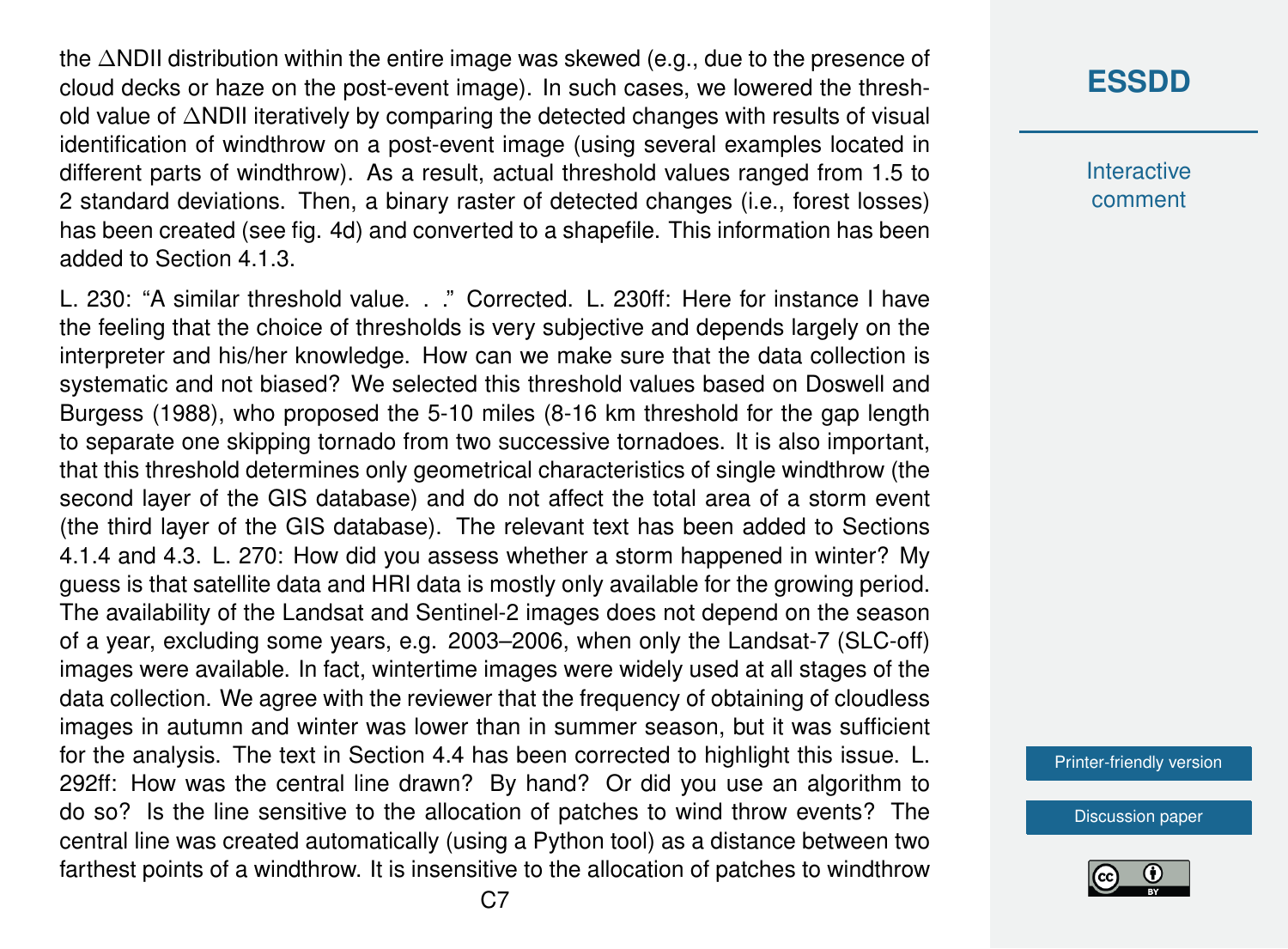area. The explanation has been added to Section 4.3. L. 389ff: This is discussion and not results. In genera you mix up a lot of results reporting and discussion. In general, I think that is in Ane for such a paper, but then you should rename the section to Results and Discussion; and give the Discussion section a more informed title. We agree. The section "Results" has been renamed to "Results and Discussion", and the section "Discussion" has been renamed to "Data and method limitations" L. 446: You note that no winter windthrows were found. This might be a result of missing winter observations, right? Both Landsat-based products GFC and EEFCC reveals standreplacing windthrow area regardless of the season of its appearance. In particular, if windthrow happened in winter it would be clearly seen on image taken in subsequent vegetation period because of rather slow forest recovery process. Therefore, the revealed lack of winter windthrow is feasible due to the climatic conditions of the study area and does not associated with data limitations. In particular, winter storms from Western Europe reach the territory of Russia already weakened (Haylock, 2011), while low temperatures and soil freezing also prevent stand-replacing windthrow in Russian forests during winter season (Suvanto et al., 2016). According to (Suvanto et al., 2016), winter windthrow are not typical for Finland as well. The relevant information has been added to Section 5.3. Conclusion section: You are cautious in interpreting trends in windthrow area due to inconsistencies in your data. This is great and much appreciated. However, you then conclude that the positive trend for large windthrows likely is "real". But how do you come to this conclusion? Without proper validation, we can't be sure about this. I suggest to remove this conclusion. We agree with this suggestion and have removed this conclusion. Comments on the database: The dataset was downloadable and could be opened in standard GIS software (QGIS).All entries had attributes. The projection of the GIS layers was set. Units were not speciing Ac. I thus encourage the authors to add a README or similar metadata in Ale to describe the units (i.e., are, length, etc.). We agree. The 'Readme' file that describes the structure of attribute tables and the units has been added to the dataset. We have also changed the objects numbering inside each GIS layer of the database (the relevant description

#### **[ESSDD](https://essd.copernicus.org/preprints/)**

**Interactive** comment

[Printer-friendly version](https://essd.copernicus.org/preprints/essd-2020-91/essd-2020-91-AC1-print.pdf)

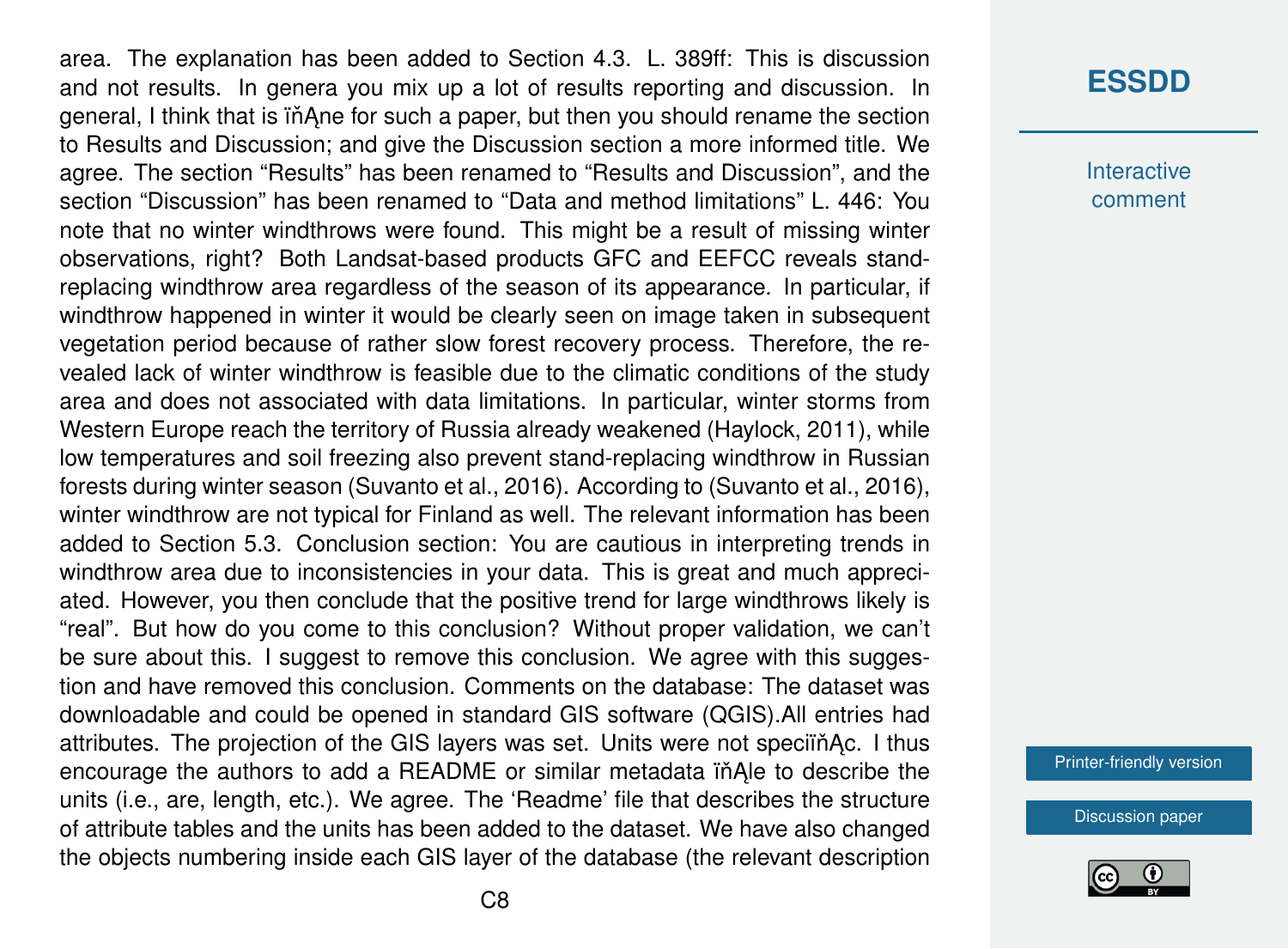has been added to Section 3). The URL address of the dataset has been changed to https://doi.org/10.6084/m9.figshare.12073278.v6

âA˘C Anonymous Referee 2: The manuscript described the development of a satellite- ˇ driven GIS database containing information on stand-replacing windthrows in boreal forests of the European Russia between 1986 and 2017. Based on this database the spatial and temporal distribution of windthrows in European Russia is also presented in the manuscript. The manuscript is well structured and written (although the large number of acronyms make the reading diffinacult in places) and is free of errors in logic. Furthermore, the manuscript is in Alling a gap concerning the climatology of severe storms in European Russia, especially in the sparsely populated area. Minor comments line 10: "natural disturbances" is not clearly deïňAned in this context The word "natural" has been deleted. line 14: "[...] determine the type of" Corrected. line 17: "[...] with an area" Corrected. line 18: replace "contained" with "containing" Corrected according to the suggestion of the first reviewer. The phrase has been modified as follows: "Additional information such as weather station reports and event description from media sources is also provided". line 21: "[...] happened in the summer" Corrected. line 24: no need to include this information in the abstract. We agree; the information has been removed. line 29: from my point of view "disturbance" is not a good choice of word in this context 'Natural disturbance agent' is a commonly used term relating to wildfires, windstorms, insect outbreaks, etc. (see e.g. Ulanova, 2000; Seidl et al., 2017). line 36: "Particularly, both the [...]" Corrected. line 45: "[...] convective storms in the warm season" Corrected. line 50: not sure what "macro-regional" is in this context The word 'macro-regional' is has been replaced by 'international'. line 52: replace "presented" with "compiled" Corrected. line 54: remove extra open parenthesis Corrected. line 100: "[...] that occurred" Corrected. lines 151-155: maybe the authors should add a in Agure containing examples of the "three hierarchical levels" A new figure 3 has been added that shows an example with all three hierarchical levels of the database, explains the determination of geometric characteristics of storm event, and shows the examples of parallel and successive windthrow. Correspond-

## **[ESSDD](https://essd.copernicus.org/preprints/)**

**Interactive** comment

[Printer-friendly version](https://essd.copernicus.org/preprints/essd-2020-91/essd-2020-91-AC1-print.pdf)

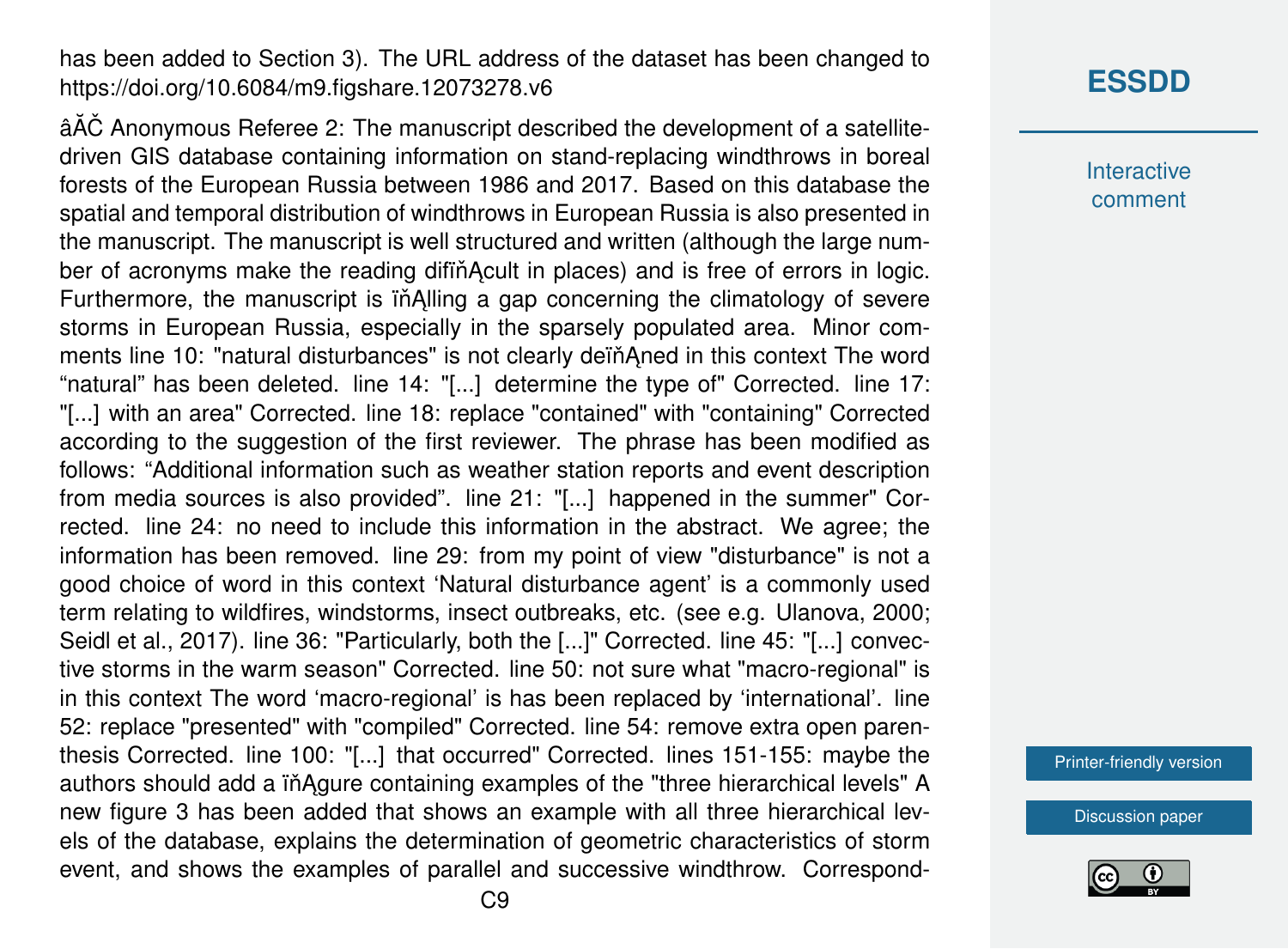ingly, numbers of all subsequent figures have been changed. line 208-210: the choice of thresholds is not clearly dein Aned The paragraph has been rewritten for clarity. We estimated threshold value from the statistics of ∆NDII raster. Firstly, we obtained the mean value and standard deviation of ∆NDII within the entire forest-covered area on image. Stand-replacing forest disturbance inherently has ∆NDII values substantially higher than the image average. To separate stand-replacing forest disturbance from other forest-covered area, we used the threshold value of two standard deviations, which was previously tested by Koroleva and Ershov (2012). However, in some cases the ∆NDII distribution within the entire image was skewed (e.g., due to the presence of cloud decks or haze on the post-event image). In such cases, we lowered the threshold value of ∆NDII iteratively by comparing the detected changes with results of visual identification of windthrow on a post-event image (using several examples located in different parts of windthrow). As a result, actual threshold values ranged from 1.5 to 2 standard deviations. Then, a binary raster of detected changes (i.e., forest losses) has been created (see fig. 4d) and converted to a shapefile. This information has been added to Section 4.1.3.

lines 220-240: is not clear how the thresholds used in this section have been derived We used the 10-km threshold as the slightly modified value proposed by Doswell and Burgess (1988) who suggested to use the 5–10 miles (8–16 km) threshold for a gap to discriminate between one skipping tornado and two successive tornadoes. The reference to (Doswell and Burgess, 1988) has been added to the revised version of the manuscript. line 261: the ratio of length to width of 10:1 is based on previous studies conducted for European Russia? Yes. This is typical ratio for tornado length and width for US (Schaefer and Edwards, 1999) and for Northern Eurasia (Shikhov and Chernokulsky, 2018). The clarification has been added to the revised version of the manuscript. line 323: "[...] we calculated as well" Corrected. line 323: "estimation" instead of "estimating" Corrected. line 348: citation not in the correct form We have checked the correctness of the citation. line 361: citation not in the correct form We have checked the correctness of the citation. line 439: "storm events occurred" Cor-

## **[ESSDD](https://essd.copernicus.org/preprints/)**

**Interactive** comment

[Printer-friendly version](https://essd.copernicus.org/preprints/essd-2020-91/essd-2020-91-AC1-print.pdf)

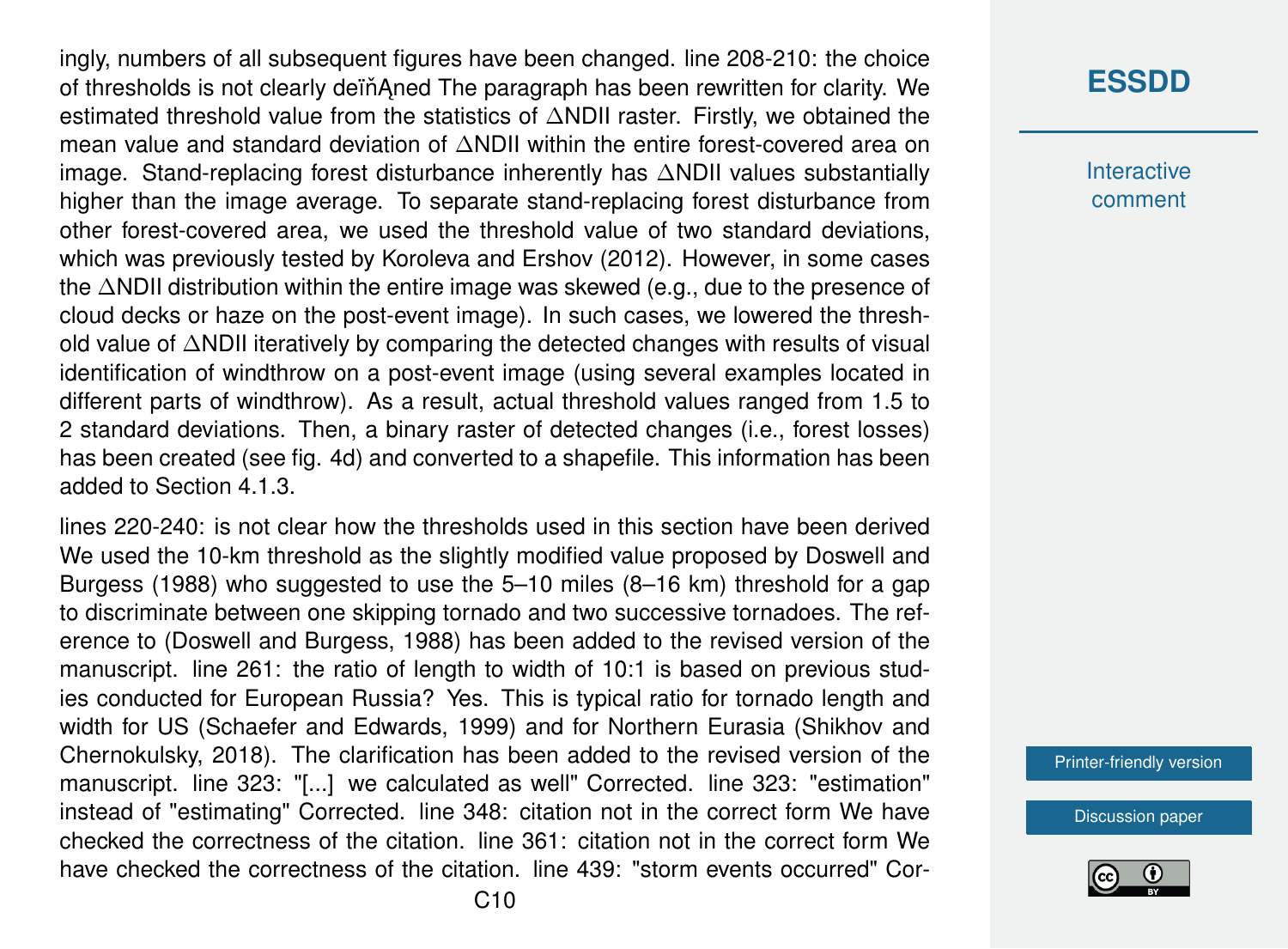rected. line 472: is not clear what the authors meant by "contain fewer plots" A typical tornado-induced windthrow event on average contains less EDAs than non-tornado induced one. The word "Plots" has been replaced by "EDAs".  $\hat{a} \check{A} \check{C}$  Interactive comment from Barry Gardiner Main Points 1. Language needs some help. I would recommend the paper being checked by a native English paper because in some places the meaning was not totally clear. Language has been improved. 2. Unlike the earlier reviewer I was really impressed at how much effort was put into assessing the potential errors in the assessment. I also think the authors were completely honest about limitations in the data and their assessments. Such honesty will give really help users of the data. In the revised version, we made minor changes according to the first reviewer suggestions. Minor Points 1. I would recommend referencing the paper Ulanova, N.G., 2000. The effects of windthrow on forests at different spatial scales: a review. For. Ecol. Manage.135, 155–167. https://doi.org/10.1016/S0378-1127(00)00307-8 This paper deals with the effects of wind in the Russian boreal forest. It is a brilliant and seminal paper. The reference to this paper has been added in the Introduction section. 2."windthrow" not "windthrows" throughout. Plurals in English can be difind oult. Corrected (including the title). 3. I think early on you need to tell the reader that your analysis was done manually and not automated. That is important to understand the process. Also refer whenever possible to Fig. 2 which is super useful. We have added the word 'manually' into the Abstract. Additionally, the short sentence on the manual character of the data analysis has been added to the beginning of Section 4. The additional references to figure 2 have been added throughout the text. 4. Page 6. I think some more justif  $A$ cation of the limits you set would be helpful, for example the lower limits on size of EDAs. We removed all EDAs with an area ≤ 1800 m2 that equals to area of two GFC pixels. We filtered out such small-scale disturbances since it is virtually impossible to confirm their wind-related origin. Moreover, the area of local windthrow can be almost three times overestimated by Landsat images (Koroleva and Ershov, 2012). Thus, this is the balance between slight underestimation of the total area of windthrow (by 2-3We have added this rationale to Section 4.1.1. 5. Page 7. What did you do in highly pop-

## **[ESSDD](https://essd.copernicus.org/preprints/)**

**Interactive** comment

[Printer-friendly version](https://essd.copernicus.org/preprints/essd-2020-91/essd-2020-91-AC1-print.pdf)

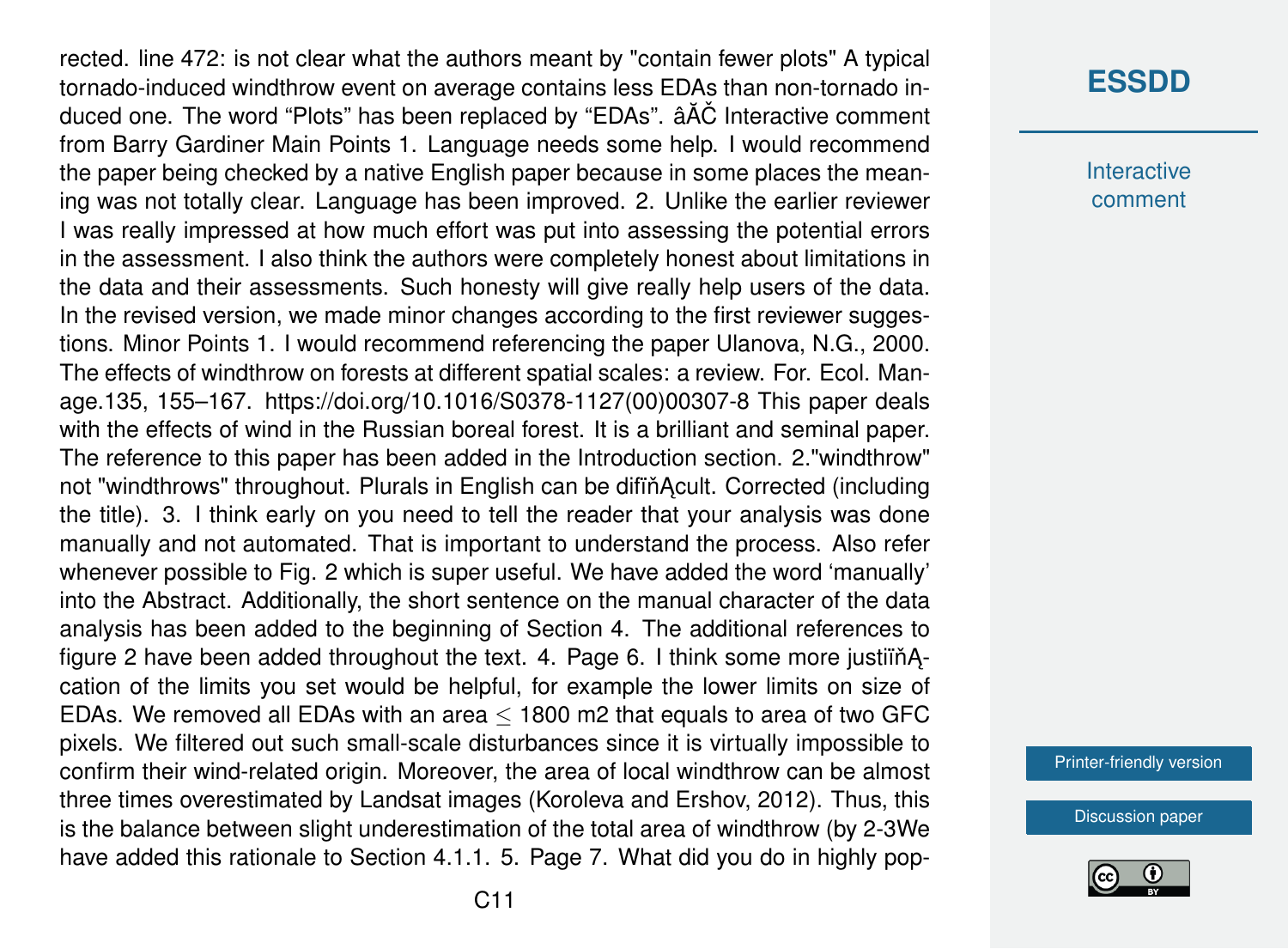ulated areas? Did you just accept that you will have missed wind damage on some occasions? Indeed, the windthrow data obtained for the period before 2000 (using the EEFCC dataset) may be incomplete for highly-populated regions of the ER due to assignment of forest losses to broad periods, i.e., 1986–1988 and 1989–2000. To partially avoid missing of windthrows, using Landsat images, we performed additional verification of all large-scale forest loss areas (with area more than 5 km2) in these regions independently of their geometry, since windthrow areas can be totally masked out by logged areas. Thus, we were able to find three large-scale windthrow events in highly-populated regions of the ER. However, some windthrow events can still be missed. The clarification has been added to Section 4.1.2. 6. Page 7, line 212. Use "represent" not "hold". The paragraph has been completely rewritten according to the suggestions of the first reviewer. 7. Page 8, line 222. Again justify the in Agure of 5-10 km. Do you use "rules" or is this judgement left to the observer? We used the 10 km threshold, which is in the range of 8–16 km (5–10 miles) proposed by Doswell and Burgess (1988) to discriminate between one skipping tornado and two successive tornadoes. Therefore, if the nearest EDAs were located at a distance more than 10 km from each other, they belonged to different windthrow. If the distance between them was less or equal to 10 km, they belong to one windthrow except for several cases. The exceptions were associated with changes of windthrow direction, transformations of one windthrow type to another identified by the HRI, and abrupt change of forest damage degree. 8. Page 9, line 261. I think "predominately" is better than "prevalently". Corrected. 9. Page 11, line 346. I think the symbol should be  $\hat{a}$ Lij rather than  $\lt$ Corrected. 10. Page 13, line 367. When you say "less than 13It is less than 1311. Page 13, line 392. But trees could break. You don't manage wind break at all in your paper. It is of note, that we cannot determine whether the trees were felled or broken by the wind based on satellite images, even having very high resolution. Therefore, we use a single term "windthrow" for all types of wind-induced forest damage. This clarification has been added to the beginning of Section 5. 12. Page 13, line 398. Please dein Ane "parallel" and "successive". Successive windthrow areas induced by one storm event

#### **[ESSDD](https://essd.copernicus.org/preprints/)**

**Interactive** comment

[Printer-friendly version](https://essd.copernicus.org/preprints/essd-2020-91/essd-2020-91-AC1-print.pdf)

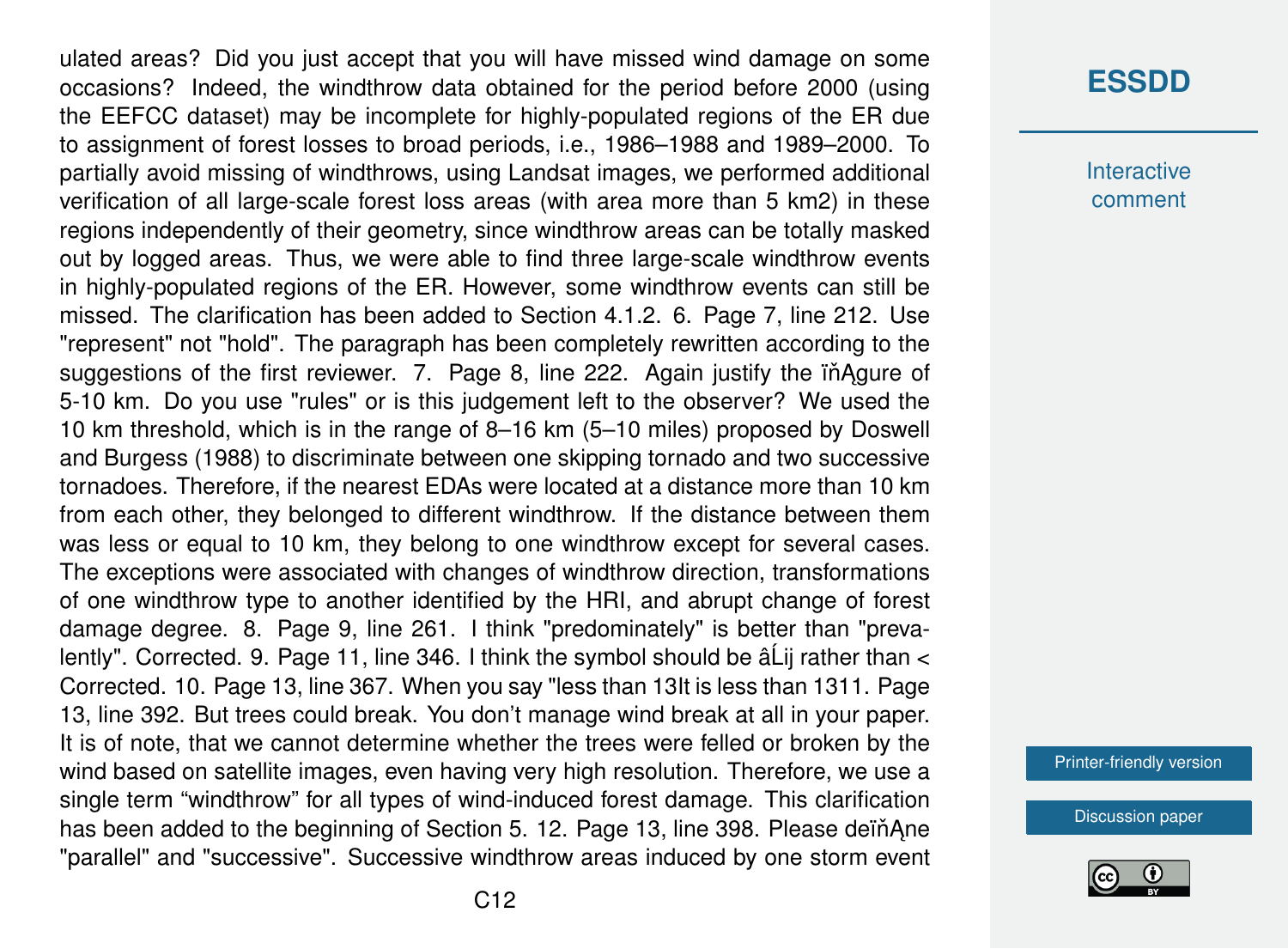follow downwind one after another and approximately fall on one straight line (the angle of deviation from this line does not exceed 10-20 $^{\circ}$ ). Such windthrow are presumably induced by one convective cell generating a sequence of squalls or tornadoes. In contrast, parallel windthrow areas that located within one storm event are situated parallel to each other (with an angle less than 30 $^{\circ}$ ). They are presumably associated with two or more different convective cells or mesocyclones, generating squalls or tornadoes, often embedded into one mesoscale convective system. The examples of parallel and successive windthrow are shown at new Fig. 3. The definitions have been added to Section 4.1.4. 13. Page 14, line 417. What do you mean by dark-coniferous? What species are you referring to? Dark-coniferous forests in the ER consist of three dominating tree species such as Picea abies, Picea obovata and Ábies sibírica. We have added this information to section 2.1. 14. Page 14, line 430. Too coarse for what? Correlation? With what? The sentence has been deleted. Instead, we highlighted, that using out dataset, estimates of relationship between windthrow area and forest stands characteristics can be carried out in future studies at a regional scale. 15. Page 15, line 461. Write out local time not LT. Corrected. 16. Page 490. Reference work in USA and Amazon on damage from derechos or squall lines. See a) Negrón-Juárez, R.I., Chambers, J.Q., Guimaraes, G., Zeng, H., Raupp, C.F.M., Marra, D.M., Ribeiro, G.H.P.M., Saatchi, S.S., Nelson, B.W., Higuchi, N., 2010. Widespread Amazon forest tree mortality from a single cross-basin squall line event. Geophys. Res. Lett. 37, 1– 5. https://doi.org/10.1029/2010GL043733 and b) Peterson, C. J., 2000: Catastrophic wind damage to North American forests and the potential impact of climate change. Sci. Total Environ.,262, 287–311. Both references have been added.

References: Doswell, C.A. and Burgess, D.W.: On some issues of United States tornado climatology. Monthly Weather Review, 116, 495–501, 1988. Foga, S., Scaramuzza, P.L., Guo, S., Zhu, Z., Dilley, R.D., Beckmann, T., Schmidt, G.L., Dwyer, J.L., Hughes, M.J., and Laue, B. Cloud detection algorithm comparison and validation for operational Landsat data products. Remote Sensing of Environment, 194, 379-390. http://doi.org/10.1016/j.rse.2017.03.026, 2017 Haylock, M,

# **[ESSDD](https://essd.copernicus.org/preprints/)**

**Interactive** comment

[Printer-friendly version](https://essd.copernicus.org/preprints/essd-2020-91/essd-2020-91-AC1-print.pdf)

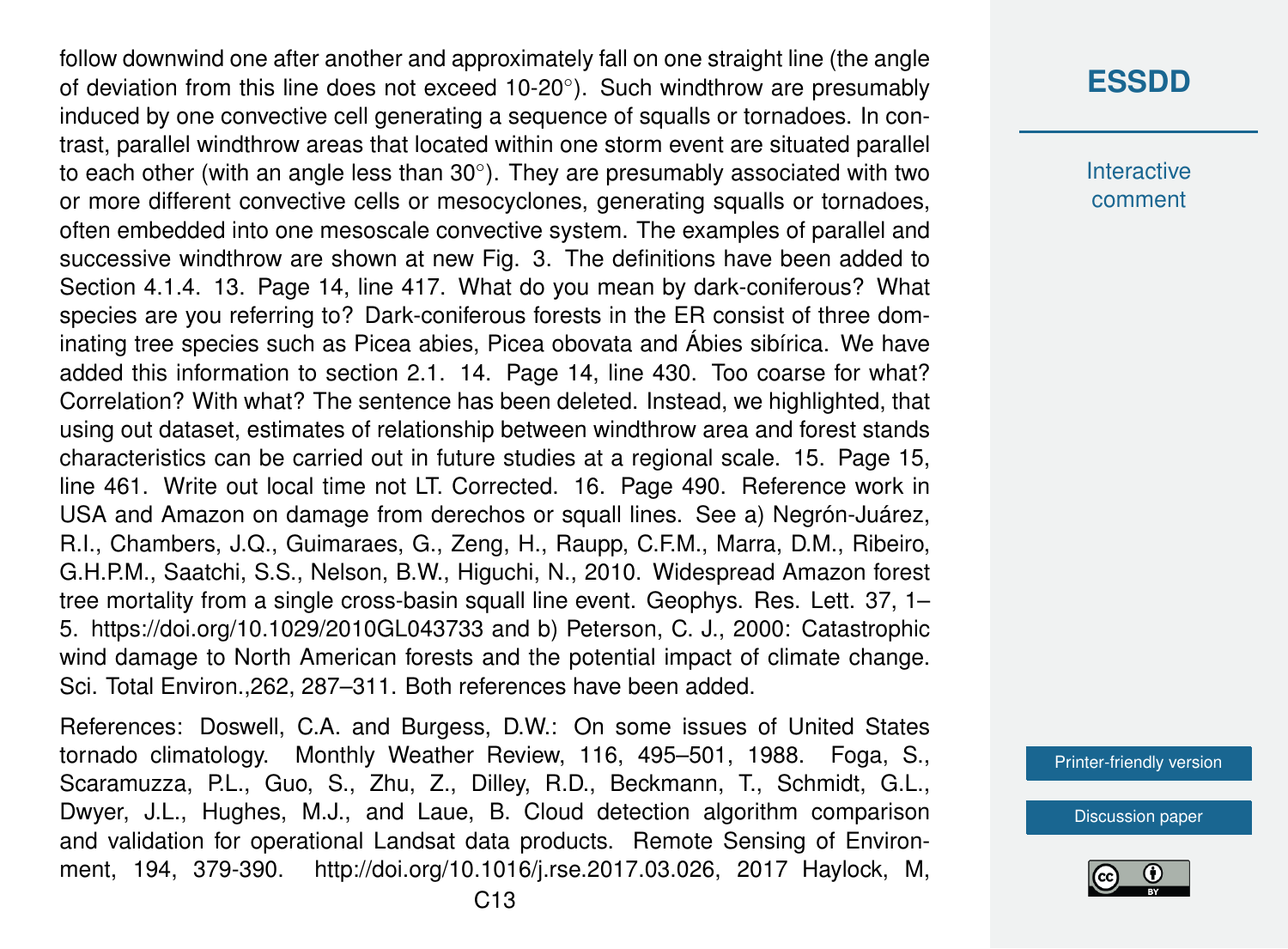R.: European extra-tropical storm damage risk from a multi-model ensemble of dynamically-downscaled global climate models. Natural Hazards and Earth System Sciences, 11, 2847–2857, doi:10.5194/nhess-11-2847-2011, 2011. Koroleva, N. V., and Ershov, D. V.: Estimation of error in determining the forest windfall disturbances area on high spatial resolution space images of LANDSAT-TM. In: Current Problems in Remote Sensing of the Earth From Space, 9, 80–86, 2012. (in Russian) Schaefer, J.T., and Edwards, R., The SPC tornado/severe thunderstorm database. In: Preprints, 11th Conf. on Applied Climatology. Amer. Meteor. Soc, Dallas, TX Available online at. https://ams.confex.com/ams/99annual/abstracts/1360.htm (6.11), 1999. Seidl, R., Thom, D., Kautz, M., Martin-Benito, D., Peltoniemi, M., Vacchiano, G., Wild, J., Ascoli, D., Petr, M., Honkaniemi, J., Lexer, M.J., Trotsiuk, V., Mairota, P., Svoboda, M., Fabrika, M., Nagel T.A. and Reyer, C. P. O.: Forest disturbances under climate change, Nature Climate Change, 7(6), 395–402. doi:10.1038/nclim ate33 03, 2017. Suvanto, S., Henttonen, H. M., Nöjd, P., and Mäkinen, H.: Forest susceptibility to storm damage is affected by similar factors regardless of storm type: Comparison of thunder storms and autumn extra-tropical cyclones in Finland, Forest Ecology and Management, 381, 17âAŠ28, doi: 10.1016/j.foreco.2016.09.005, 2016. Ulanova, N.G.: ˘ The effects of windthrow on forests at different spatial scales: a review. Forest Ecology and Management 135, 155–167. doi:10.1016/S0378-1127(00)00307-8, 2000.

Please also note the supplement to this comment: [https://essd.copernicus.org/preprints/essd-2020-91/essd-2020-91-AC1](https://essd.copernicus.org/preprints/essd-2020-91/essd-2020-91-AC1-supplement.pdf) [supplement.pdf](https://essd.copernicus.org/preprints/essd-2020-91/essd-2020-91-AC1-supplement.pdf)

# **[ESSDD](https://essd.copernicus.org/preprints/)**

**Interactive** comment

[Printer-friendly version](https://essd.copernicus.org/preprints/essd-2020-91/essd-2020-91-AC1-print.pdf)





Interactive comment on Earth Syst. Sci. Data Discuss., https://doi.org/10.5194/essd-2020-91, 2020.